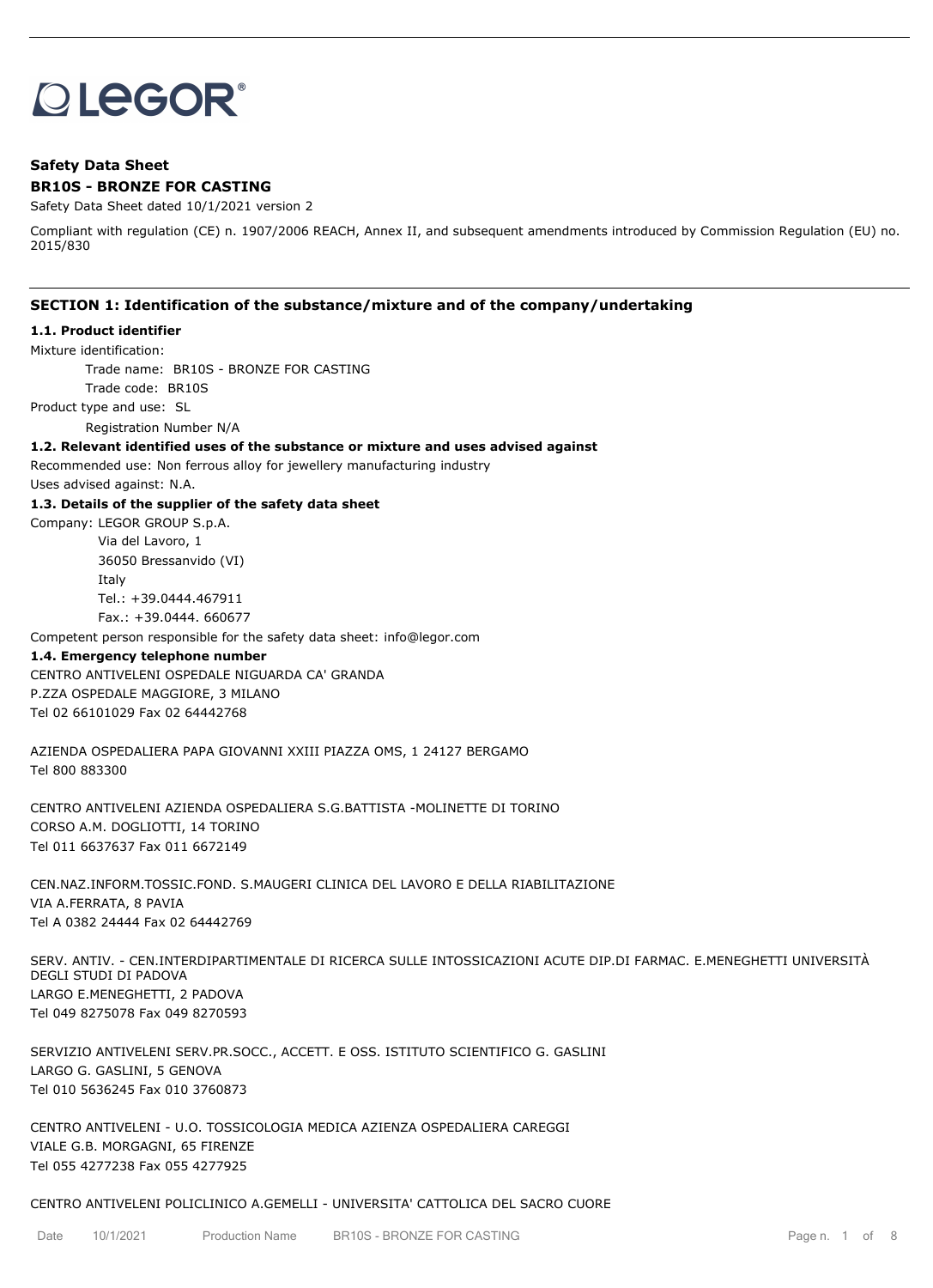LARGO F.VITO, 1 ROMA Tel 06 3054343 Fax 06 3051343

CENTRO ANTIVELENI - ISTITUTO DI ANESTESIOLOGIA E RIANIMAZIONE UNIVERSITÀ DEGLI STUDI DI ROMA LA SAPIENZA VIALE DEL POLICLINICO, 155 ROMA Tel 06 49970698 Fax 06 4461967

AZ. OSP. UNIV. FOGGIA V.LE LUIGI PINTO, 1 71122 FOGGIA Tel 0881 732326

CENTRO ANTIVELENI AZIENDA OSPEDALIERA A. CARDARELLI VIA CARDARELLI, 9 NAPOLI Tel 081 7472870 Fax 081 7472880

#### **SECTION 2: Hazards identification**

#### **2.1. Classification of the substance or mixture**

#### **Regulation (EC) n. 1272/2008 (CLP)**

0 The product is not classified as dangerous according to Regulation EC 1272/2008 (CLP).

Adverse physicochemical, human health and environmental effects:

No other hazards

**2.2. Label elements**

The product is not classified as dangerous according to Regulation EC 1272/2008 (CLP).

#### **Special provisions according to Annex XVII of REACH and subsequent amendments:**

None

# **2.3. Other hazards**

No PBT Ingredients are present

Other Hazards: No other hazards

#### **SECTION 3: Composition/information on ingredients**

#### **3.1. Substances**

N.A.

## **3.2. Mixtures**

Mixture identification: BR10S - BRONZE FOR CASTING

#### **Hazardous components within the meaning of the CLP regulation and related classification:**

| Qty          | <b>Name</b> | <b>Ident, Numb.</b> Classification                       |                                                                    | <b>Registration Number</b> |
|--------------|-------------|----------------------------------------------------------|--------------------------------------------------------------------|----------------------------|
| $\geq 75\%$  | Copper      | EC:231-159-6 exposure limit.<br>Index:029-024-<br>$00-X$ | CAS: 7440-50-8 Substance with a Union workplace                    |                            |
| $10 - 15 \%$ | <b>Tin</b>  | EC:231-141-8                                             | CAS: 7440-31-5 Substance with a Union workplace<br>exposure limit. |                            |

#### **SECTION 4: First aid measures**

#### **4.1. Description of first aid measures**

In case of skin contact:

Wash with plenty of water and soap.

In case of eyes contact:

Wash immediately with water.

In case of Ingestion:

Do not induce vomiting, get medical attention showing the SDS and label hazardous.

In case of Inhalation:

Remove casualty to fresh air and keep warm and at rest.

#### **4.2. Most important symptoms and effects, both acute and delayed**

N.A.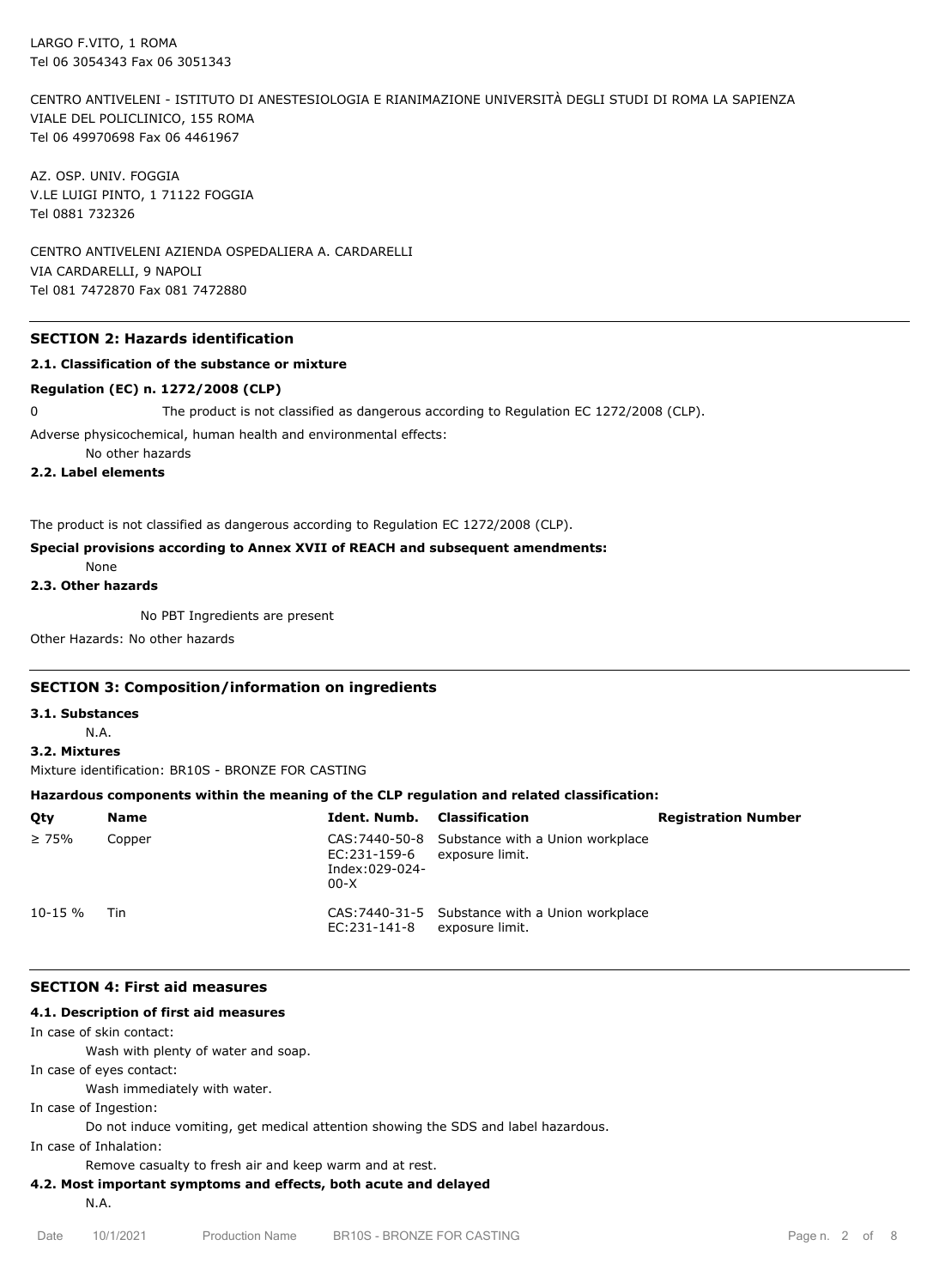# **4.3. Indication of any immediate medical attention and special treatment needed**

N.A.

## **SECTION 5: Firefighting measures**

#### **5.1. Extinguishing media**

Suitable extinguishing media:

Water.

Carbon dioxide (CO2).

Extinguishing media which must not be used for safety reasons:

None in particular.

# **5.2. Special hazards arising from the substance or mixture**

Do not inhale explosion and combustion gases.

Burning produces heavy smoke.

# **5.3. Advice for firefighters**

Use suitable breathing apparatus .

Collect contaminated fire extinguishing water separately. This must not be discharged into drains.

Move undamaged containers from immediate hazard area if it can be done safely.

# **SECTION 6: Accidental release measures**

## **6.1. Personal precautions, protective equipment and emergency procedures**

Wear personal protection equipment.

Remove persons to safety.

See protective measures under point 7 and 8.

## **6.2. Environmental precautions**

Do not allow to enter into soil/subsoil. Do not allow to enter into surface water or drains.

Retain contaminated washing water and dispose it.

In case of gas escape or of entry into waterways, soil or drains, inform the responsible authorities.

Suitable material for taking up: absorbing material, organic, sand

# **6.3. Methods and material for containment and cleaning up**

Suitable material for taking up: absorbing material, organic, sand

Wash with plenty of water.

**6.4. Reference to other sections**

See also section 8 and 13

# **SECTION 7: Handling and storage**

#### **7.1. Precautions for safe handling**

Avoid contact with skin and eyes, inhaltion of vapours and mists.

Do not eat or drink while working.

See also section 8 for recommended protective equipment.

#### **7.2. Conditions for safe storage, including any incompatibilities**

keep in a dry and cool place

Incompatible materials:

None in particular.

Instructions as regards storage premises:

Adequately ventilated premises.

# **7.3. Specific end use(s)**

Recommendation(s)

None in particular

Industrial sector specific solutions:

None in particular

# **SECTION 8: Exposure controls/personal protection**

# **8.1. Control parameters**

# **Community Occupational Exposure Limits (OEL)**

| Component |           | <b>OEL</b><br>Tvpe     | Ceiling<br>Country | Long Term Long Term Short<br>ma/m3<br>ppm | Term                       | Short<br>Term ppm | <b>Behaviour Notes</b> |  |  |                       |
|-----------|-----------|------------------------|--------------------|-------------------------------------------|----------------------------|-------------------|------------------------|--|--|-----------------------|
| Copper    |           | ACGIH<br><b>NNN</b>    |                    |                                           | 0,2                        |                   | mq/m3                  |  |  | Fume, as Cu. Irr, GI, |
| Date      | 10/1/2021 | <b>Production Name</b> |                    |                                           | BR10S - BRONZE FOR CASTING |                   |                        |  |  | Page n. 3 of 8        |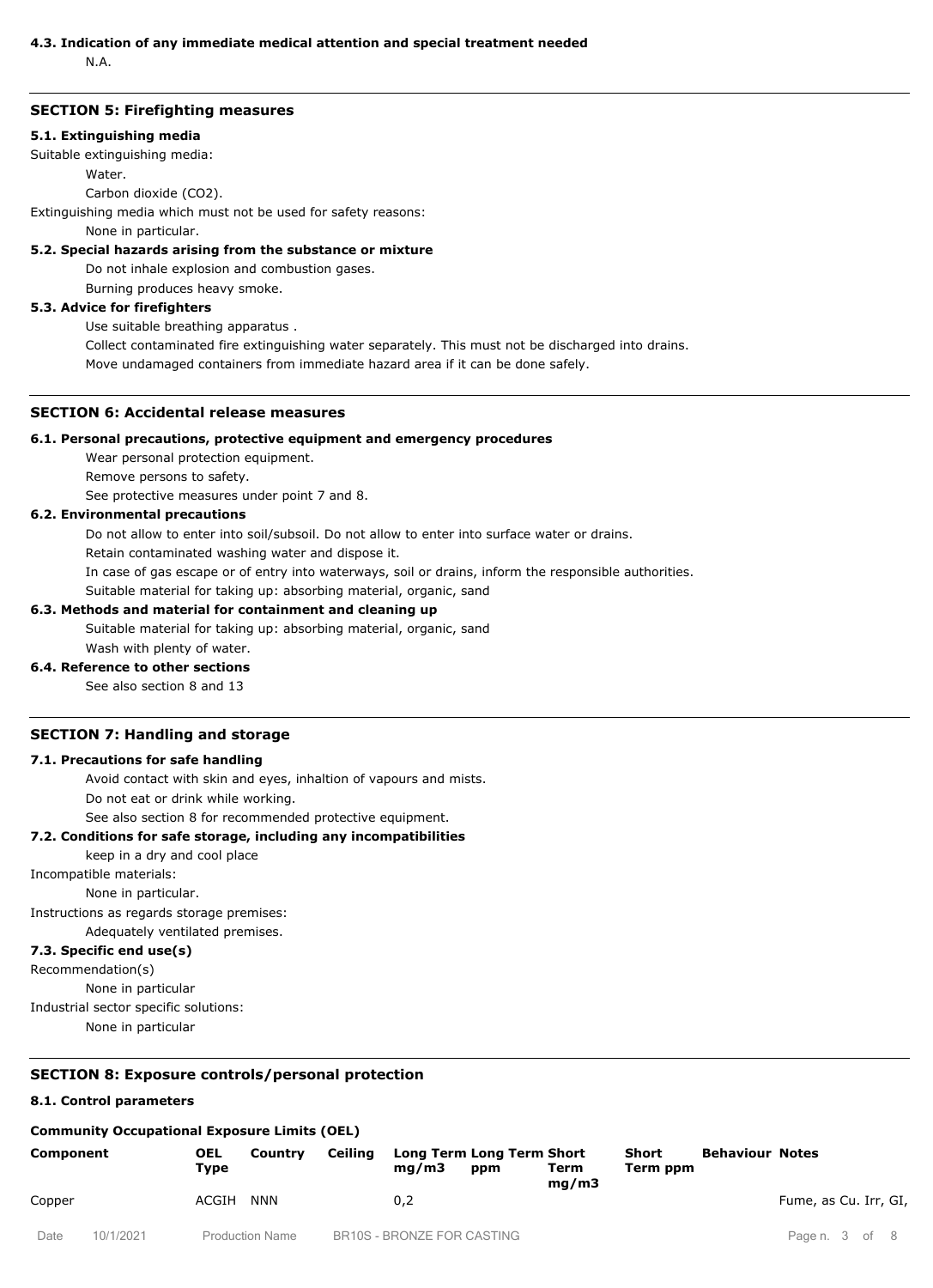| . .        |                     |     |     | metal fume fever                                               |
|------------|---------------------|-----|-----|----------------------------------------------------------------|
|            | ACGIH<br><b>NNN</b> |     |     | Dusts and mists, as<br>Cu. Irr, GI, metal<br>fume fever        |
| <b>Tin</b> | EU<br><b>NNN</b>    | 2   |     |                                                                |
|            | ACGIH<br><b>NNN</b> | 2   |     | (I). Tin and inorganic<br>compounds. -<br>Pneumoconiosis       |
|            | ACGIH<br><b>NNN</b> | 0,1 | 0,2 | Organic compounds.<br>Skin, A4 - Eye and<br>URT irr, headache, |

#### **Derived No Effect Level (DNEL) values**

| <b>Component</b> | CAS-No.   | Worker Worker Consu<br><b>Industr Profess mer</b><br>ional<br>y | Route                      | <b>Exposure</b> Exposure Frequency Remark |
|------------------|-----------|-----------------------------------------------------------------|----------------------------|-------------------------------------------|
| Copper           | 7440-50-8 | 0.041<br>mg/kg                                                  | <b>Human</b><br>Dermal     | Long Term, systemic<br>effects            |
|                  |           | 0,041<br>mg/kg                                                  | <b>Human</b><br>Inhalation | Long Term, systemic<br>effects            |
|                  |           | 0,082<br>mg/kg                                                  | <b>Human</b><br>Dermal     | Short Term, systemic<br>effects           |
|                  |           | 0,082<br>mg/kg                                                  | <b>Human</b><br>Inhalation | Short Term, systemic<br>effects           |

#### **8.2. Exposure controls**

Eye protection:

Not needed for normal use. Anyway, operate according good working practices.

Protection for skin:

No special precaution must be adopted for normal use.

Protection for hands:

Not needed for normal use.

Respiratory protection:

N.A.

Thermal Hazards:

N.A.

Environmental exposure controls:

N.A.

Hygienic and Technical measures

N.A.

# **SECTION 9: Physical and chemical properties**

# **9.1. Information on basic physical and chemical properties**

**Physical State** Solid **Appearance and colour:** Yellow grained alloy **Odour:** Odourless **Odour threshold:** N.A. **pH:** N.A. **Melting point / freezing point:** 935 °C (1715 °F) **Initial boiling point and boiling range:** N.A. **Flash point:** > 93°C **Evaporation rate:** N.A. **Upper/lower flammability or explosive limits:** N.A. **Vapour density:** N.A. **Vapour pressure:** N.A. **Relative density:** 8,70 g/cm3 **Solubility in water:** Unsoluble in water **Solubility in oil:** Unsoluble in organic solvents **Partition coefficient (n-octanol/water):** N.A.

nausea, CNS and immune eff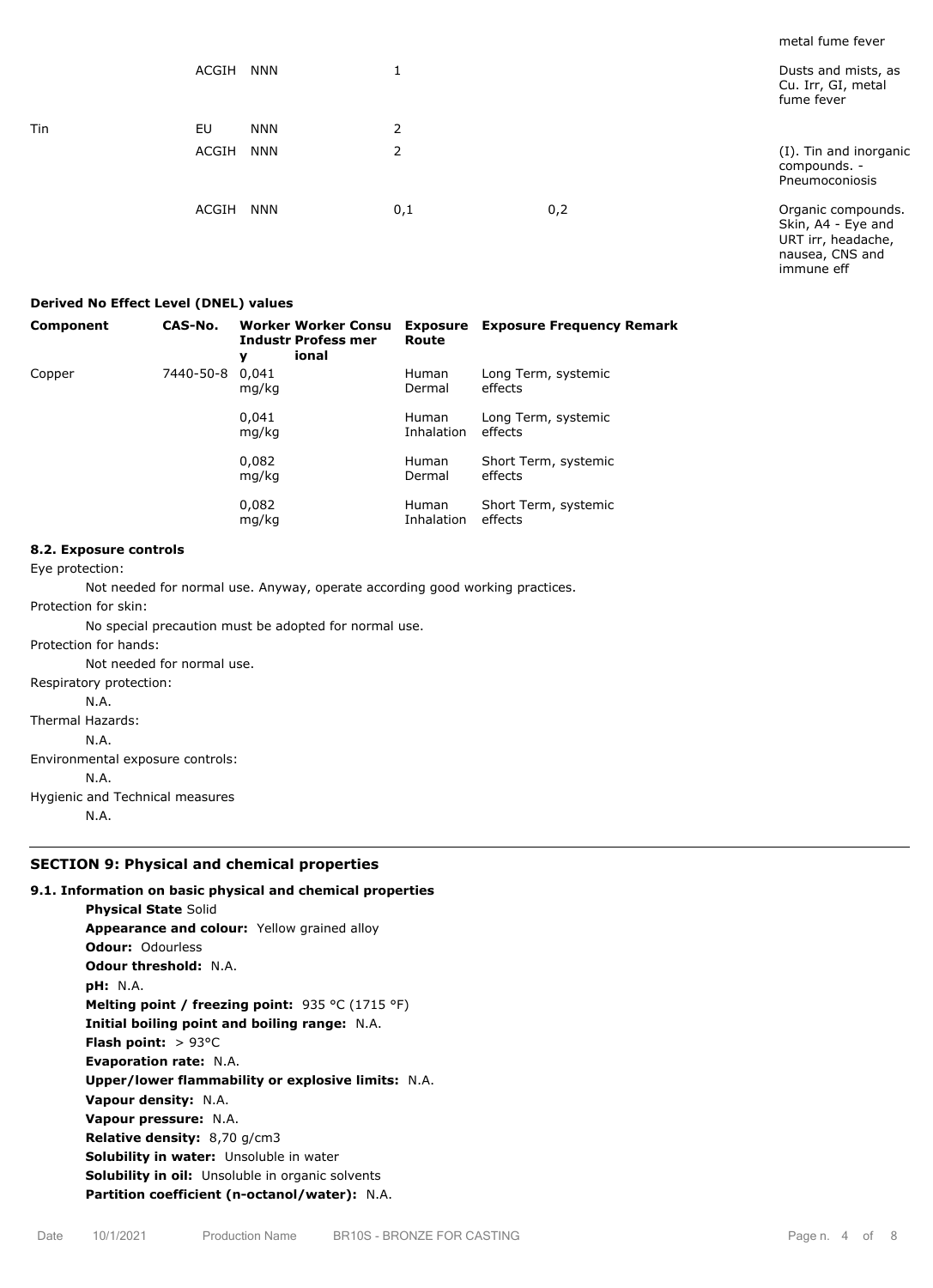**Auto-ignition temperature:** N.A. **Decomposition temperature:** N.A. **Viscosity:** N.A. **Explosive properties:** N.A. **Oxidizing properties:** N.A. **Solid/gas flammability:** N.A. **9.2. Other information VOC** N.A.

**Substance Groups relevant properties** N.A. **Miscibility:** N.A. **Conductivity:** N.A.

# **SECTION 10: Stability and reactivity**

#### **10.1. Reactivity**

Stable under normal conditions

# **10.2. Chemical stability**

Data not Available.

# **10.3. Possibility of hazardous reactions**

None.

# **10.4. Conditions to avoid**

Stable under normal conditions.

# **10.5. Incompatible materials**

None in particular.

**10.6. Hazardous decomposition products** None.

# **SECTION 11: Toxicological information**

# **11.1. Information on toxicological effects**

#### **Toxicological Information of the Preparation**

| a) acute toxicity                    | Not classified                                                   |
|--------------------------------------|------------------------------------------------------------------|
|                                      | Based on available data, the classification criteria are not met |
| b) skin corrosion/irritation         | Not classified                                                   |
|                                      | Based on available data, the classification criteria are not met |
| c) serious eye damage/irritation     | Not classified                                                   |
|                                      | Based on available data, the classification criteria are not met |
| d) respiratory or skin sensitisation | Not classified                                                   |
|                                      | Based on available data, the classification criteria are not met |
| e) germ cell mutagenicity            | Not classified                                                   |
|                                      | Based on available data, the classification criteria are not met |
| f) carcinogenicity                   | Not classified                                                   |
|                                      | Based on available data, the classification criteria are not met |
| g) reproductive toxicity             | Not classified                                                   |
|                                      | Based on available data, the classification criteria are not met |
| h) STOT-single exposure              | Not classified                                                   |
|                                      | Based on available data, the classification criteria are not met |
| i) STOT-repeated exposure            | Not classified                                                   |
|                                      | Based on available data, the classification criteria are not met |
| j) aspiration hazard                 | Not classified                                                   |
|                                      | Based on available data, the classification criteria are not met |
|                                      |                                                                  |

## **SECTION 12: Ecological information**

#### **12.1. Toxicity**

Adopt good working practices, so that the product is not released into the environment. Eco-Toxicological Information:

#### **List of Eco-Toxicological properties of the product**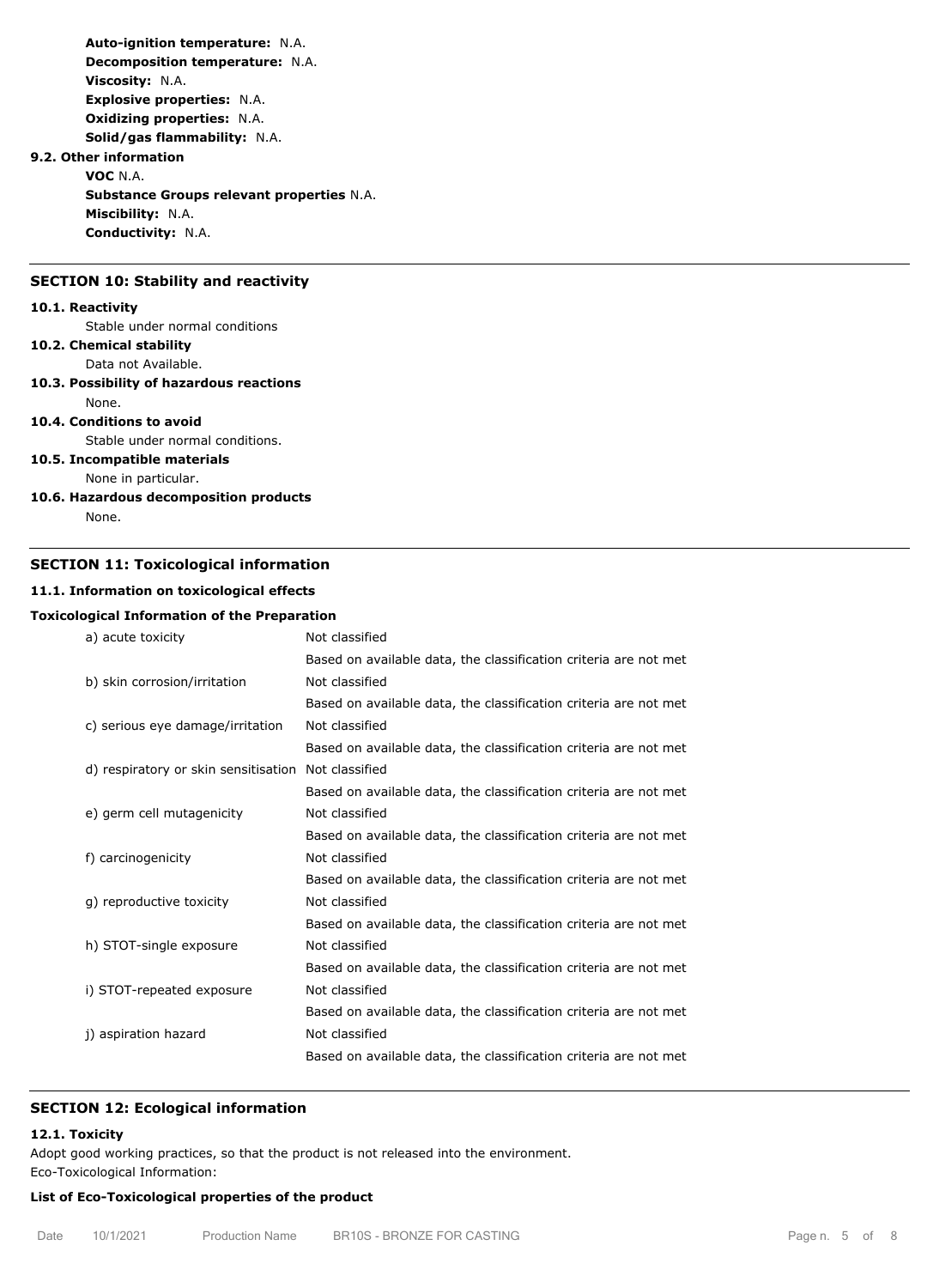Not classified for environmental hazards.

No data available for the product

## **12.2. Persistence and degradability**

N.A.

#### **12.3. Bioaccumulative potential**

N.A.

#### **12.4. Mobility in soil**

N.A.

#### **12.5. Results of PBT and vPvB assessment**

No PBT Ingredients are present

#### **12.6. Other adverse effects**

N.A.

#### **SECTION 13: Disposal considerations**

#### **13.1. Waste treatment methods**

Recover if possible. In so doing, comply with the local and national regulations currently in force.

## **SECTION 14: Transport information**

Not classified as dangerous in the meaning of transport regulations.

# **14.1. UN number** N.A. **14.2. UN proper shipping name**

- N.A.
- **14.3. Transport hazard class(es)**

ADR-Class: NA N.A.

# **14.4. Packing group**

N.A.

**14.5. Environmental hazards** N.A.

- **14.6. Special precautions for user**
- N.A.

Road and Rail ( ADR-RID ) :

```
N.A.
```
Air ( IATA ) :

Sea ( IMDG ) :

N.A.

**14.7. Transport in bulk according to Annex II of MARPOL and the IBC Code**

N.A.

# **SECTION 15: Regulatory information**

# **15.1. Safety, health and environmental regulations/legislation specific for the substance or mixture**

Dir. 98/24/EC (Risks related to chemical agents at work) Dir. 2000/39/EC (Occupational exposure limit values) Regulation (EC) n. 1907/2006 (REACH) Regulation (EC) n. 1272/2008 (CLP) Regulation (EC) n. 790/2009 (ATP 1 CLP) and (EU) n. 758/2013 Regulation (EU) n. 286/2011 (ATP 2 CLP) Regulation (EU) n. 618/2012 (ATP 3 CLP) Regulation (EU) n. 487/2013 (ATP 4 CLP) Regulation (EU) n. 944/2013 (ATP 5 CLP) Regulation (EU) n. 605/2014 (ATP 6 CLP) Regulation (EU) n. 2015/1221 (ATP 7 CLP) Regulation (EU) n. 2016/918 (ATP 8 CLP) Regulation (EU) n. 2016/1179 (ATP 9 CLP) Regulation (EU) n. 2017/776 (ATP 10 CLP) Regulation (EU) n. 2018/669 (ATP 11 CLP)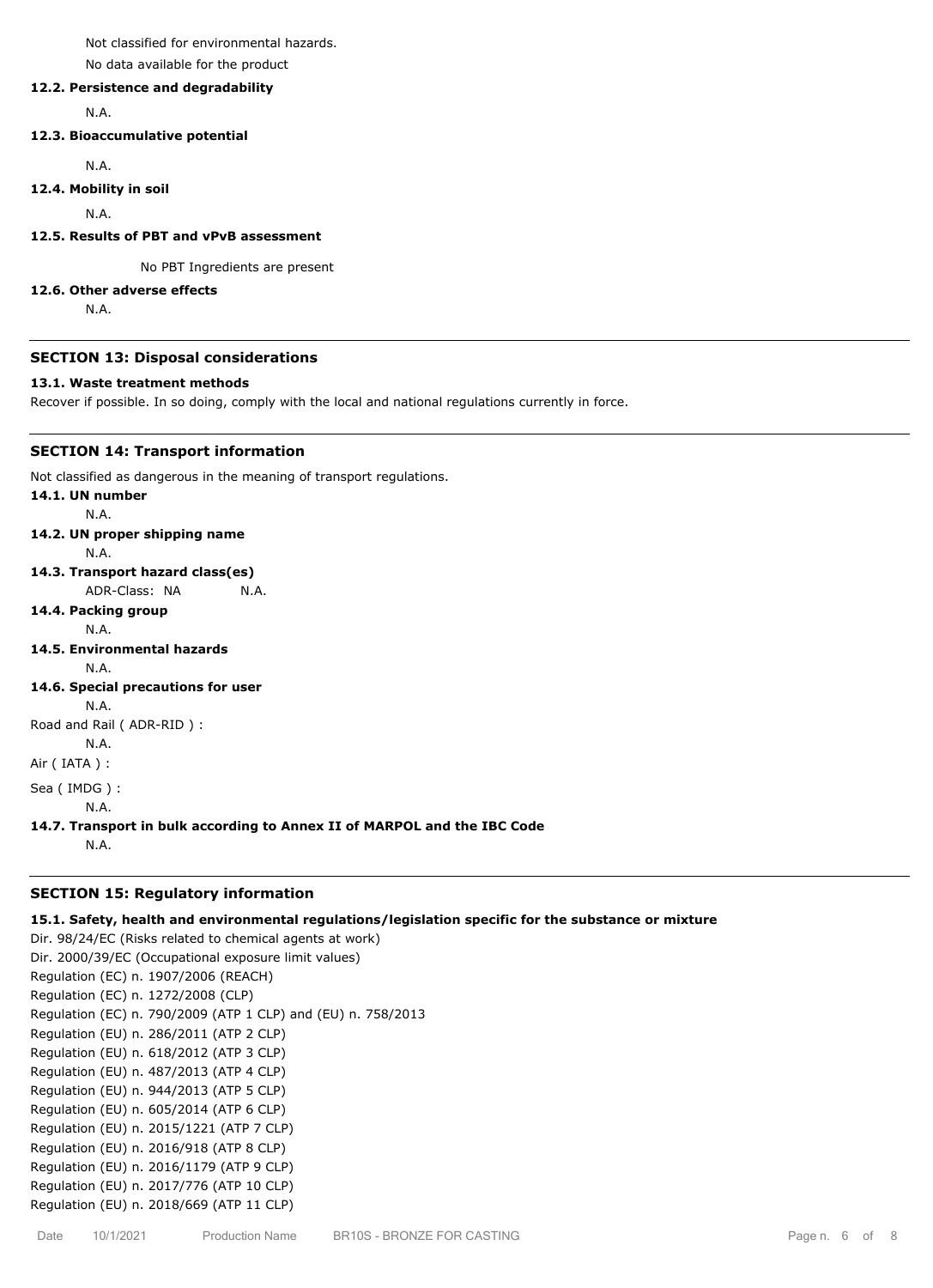Regulation (EU) n. 2018/1480 (ATP 13 CLP)

Regulation (EU) n. 2019/521 (ATP 12 CLP)

Regulation (EU) 2015/830

Restrictions related to the product or the substances contained according to Annex XVII Regulation (EC) 1907/2006 (REACH) and subsequent modifications:

Restrictions related to the product: None

Restrictions related to the substances contained: None

Provisions related to directive EU 2012/18 (Seveso III):

## N.A.

# **Regulation (EU) No 649/2012 (PIC regulation)**

No substances listed

German Water Hazard Class.

N.A.

SVHC Substances:

No data available

# **15.2. Chemical safety assessment**

No Chemical Safety Assessment has been carried out for the mixture.

# **SECTION 16: Other information**

This document was prepared by a competent person who has received appropriate training.

Main bibliographic sources:

ECDIN - Environmental Chemicals Data and Information Network - Joint Research Centre, Commission of the European Communities

SAX's DANGEROUS PROPERTIES OF INDUSTRIAL MATERIALS - Eight Edition - Van Nostrand Reinold

The information contained herein is based on our state of knowledge at the above-specified date. It refers solely to the product indicated and constitutes no guarantee of particular quality.

It is the duty of the user to ensure that this information is appropriate and complete with respect to the specific use intended.

This MSDS cancels and replaces any preceding release.

Legend to abbreviations and acronyms used in the safety data sheet:

ACGIH: American Conference of Governmental Industrial Hygienists

ADR: European Agreement concerning the International Carriage of Dangerous Goods by Road.

AND: European Agreement concerning the International Carriage of Dangerous Goods by Inland Waterways

ATE: Acute Toxicity Estimate

ATEmix: Acute toxicity Estimate (Mixtures)

BCF: Biological Concentration Factor

BEI: Biological Exposure Index

BOD: Biochemical Oxygen Demand

CAS: Chemical Abstracts Service (division of the American Chemical Society).

CAV: Poison Center

CE: European Community

CLP: Classification, Labeling, Packaging.

CMR: Carcinogenic, Mutagenic and Reprotoxic

COD: Chemical Oxygen Demand

COV: Volatile Organic Compound

CSA: Chemical Safety Assessment

CSR: Chemical Safety Report

DMEL: Derived Minimal Effect Level

DNEL: Derived No Effect Level.

DPD: Dangerous Preparations Directive

DSD: Dangerous Substances Directive

EC50: Half Maximal Effective Concentration

ECHA: European Chemicals Agency

EINECS: European Inventory of Existing Commercial Chemical Substances.

ES: Exposure Scenario

GefStoffVO: Ordinance on Hazardous Substances, Germany.

GHS: Globally Harmonized System of Classification and Labeling of Chemicals.

IARC: International Agency for Research on Cancer

IATA: International Air Transport Association.

IATA-DGR: Dangerous Goods Regulation by the "International Air Transport Association" (IATA).

IC50: half maximal inhibitory concentration